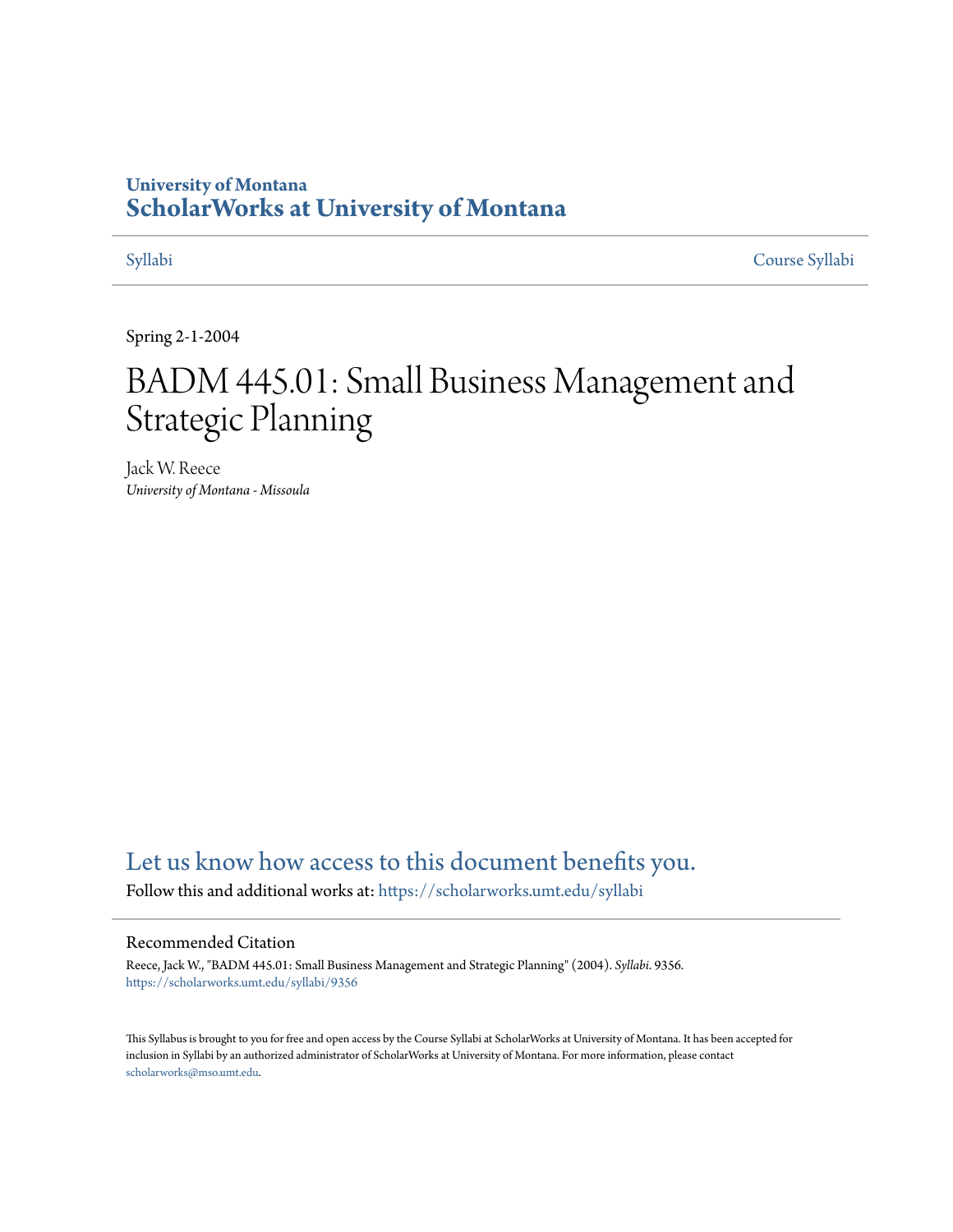#### SPRING 2004 SMALL BUSINESS MANAGEMENT & STRATEGIC PLANNING BADM 445

Meetings: First Two Weeks in Assigned Classroom & Time 8:10 – 9:30 A.M., GBB 222 Thereafter Weekly Team Meetings, Room 329 GBB, as scheduled

# **SYLLABUS**

| <u>Week</u>    | Week Of | Description                                             |
|----------------|---------|---------------------------------------------------------|
| 1              | 1/25/04 | Introduction                                            |
| $\overline{2}$ | 2/01    |                                                         |
| $\mathfrak{B}$ | 2/08    | Begin Team Meetings                                     |
| 4              | 2/15    |                                                         |
| 5              | 2/22    |                                                         |
| 6              | 2/29    |                                                         |
| 7              | 3/07    | Hand in 7 <sup>th</sup> Week Reports                    |
| 8              | 3/14    |                                                         |
| 9              | 3/21    | Hand in Complete Outline by 3/26/04 @ 3 pm <sup>*</sup> |
| 10             | 3/28    | Spring Break                                            |
| 11             | 4/04    |                                                         |
| 12             | 4/11    | Completed Draft Due $4/15/04$ @ 3 pm <sup>*</sup>       |
| 13             | 4/18    |                                                         |
| 14             | 4/25    |                                                         |
| 15             | 5/02    |                                                         |
| 16             | 5/9     | <b>FINALS</b>                                           |
|                |         |                                                         |

\*To Larae Hackney, Room 327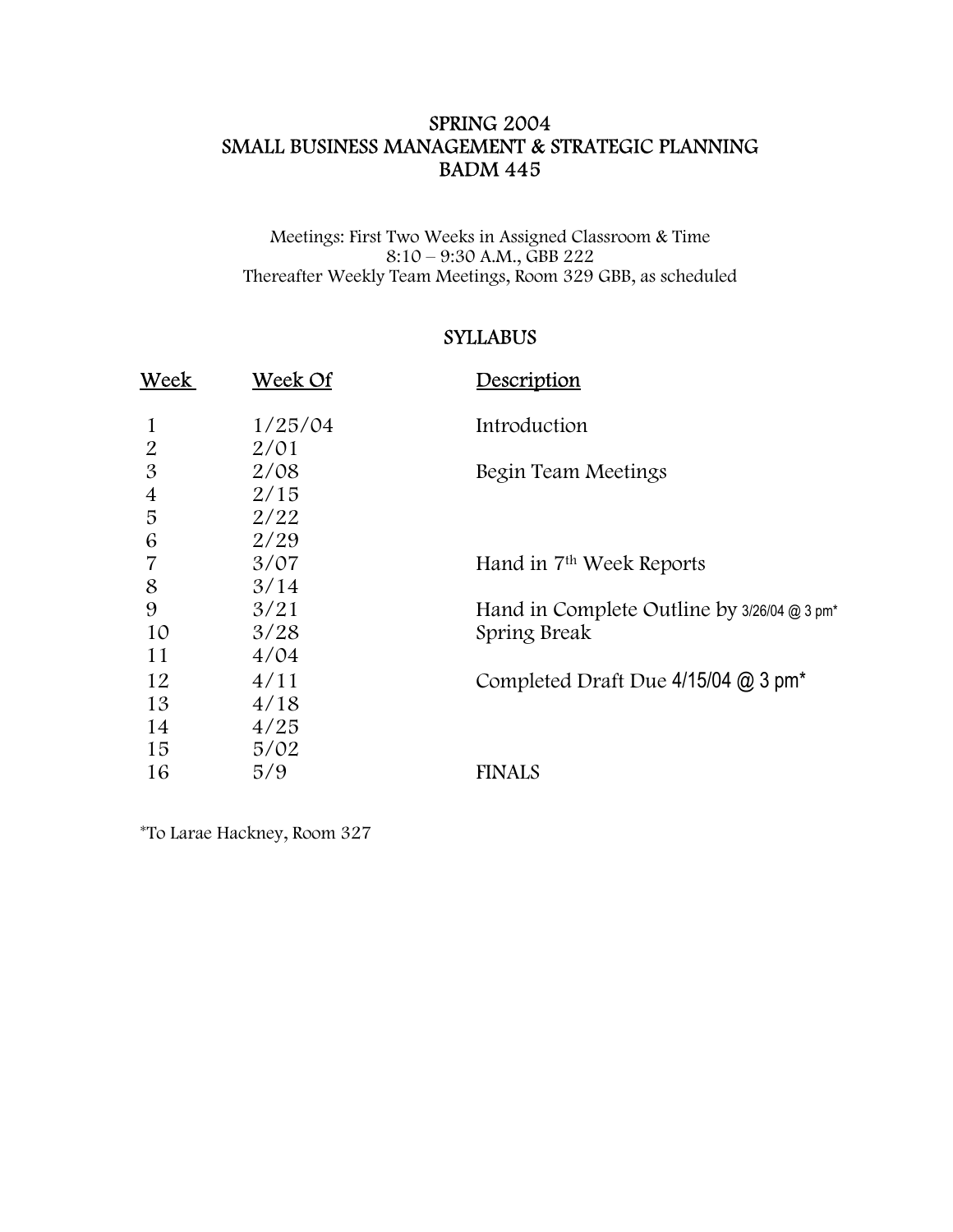### NOTES:

- 1- Following two weeks of formal class meetings, the teams will have been assigned and matched with clients. Thereafter, meetings will be held weekly with the Instructor.
- 2- The 7<sup>th</sup> week report is a 1-1  $\frac{1}{2}$  page, double-spaced (12 font) report by each student covering the project, how you expect to proceed and how the text relates to the project. It is graded in four categories: Grammar, Spelling and Syntax; Organization and Completeness; Textual Reference and Integration; and Professionalism (overall tone and approach). This report and the degree to which you practice professionalism are individual efforts; however, the majority of the project is a *team* effort.
- 3- The text (Larson's The Montana Entrepreneurs's Guide any edition) is to be read/reviewed by each student independently to understand content and organization for future reference in the course. Initial reading should take approximately two hours of your time.
- 4- E-mail the instructor with your e-mail address and phone number or other contact information.
- 5- Heavy emphasis is placed on the concept and practice of professionalism in this course. The course is conducted with a real business project and, after the first two weeks, in an atmosphere approximating that in which you will be expected to perform after graduation. You will be judged according to how you meet your responsibilities and commitments under these conditions.
- 6- The first two weeks of the course cover vital material on which your performance depends. Notes are suggested and if you miss any of the four sessions you should obtain them from someone who was present.

#### GRADING

Grades are a composite of

- 15% 7th Week Report
	- 15% First Draft
	- 35% Client Report
	- 35% Professionalism

Peer evaluations are optional and treated as confidential. Individuals may submit them at any time in the semester.

#### CONTACT:

iack.reece@business.umt.edu Larae Hackney: Room 329 GBB; Ext. 6523 larae.hackney@business.umt.edu Kalispell 406.752.5548 Room 327GBB; Ext. 4830